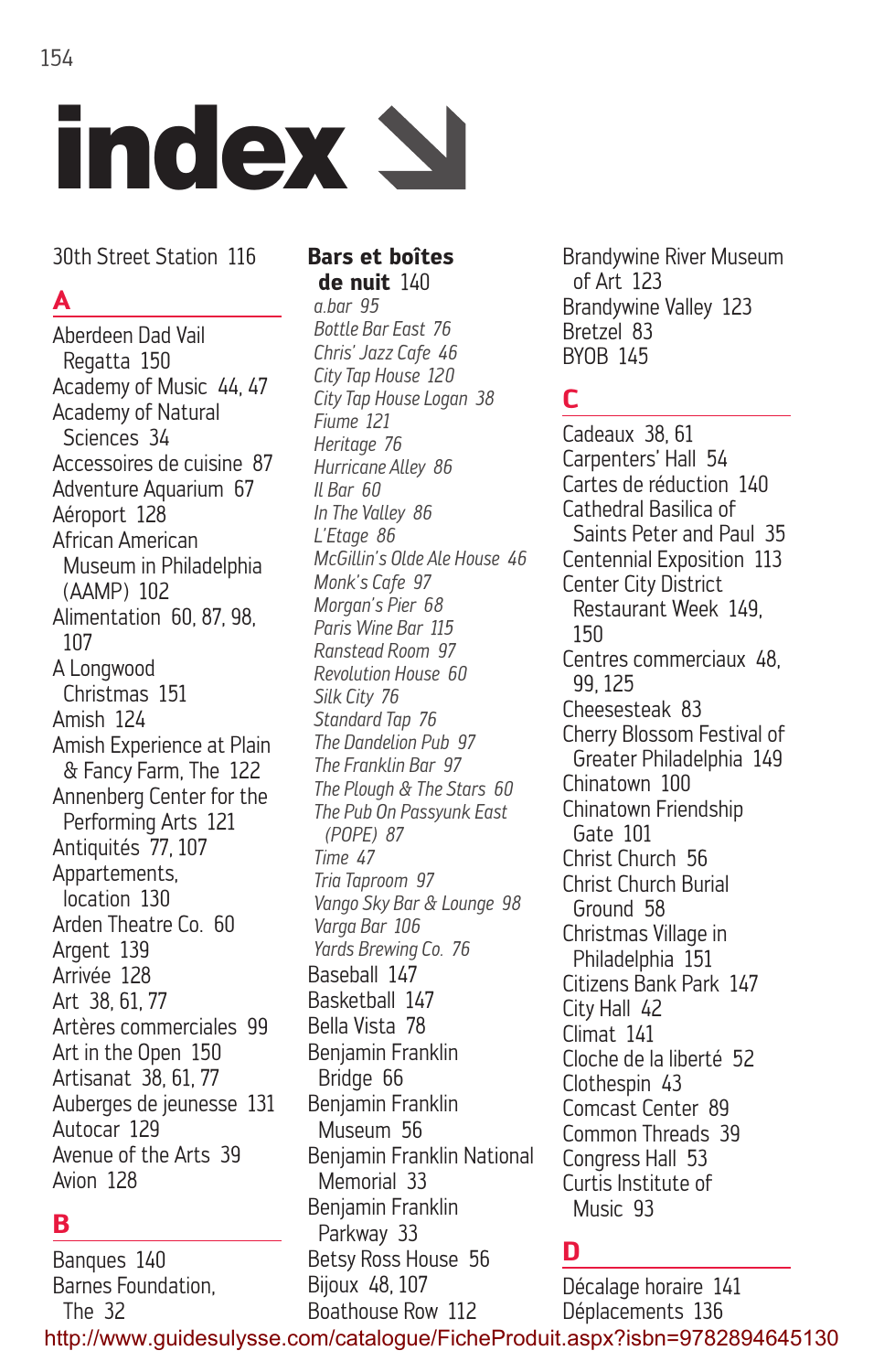Drexel University 116

## **E**

Eastern State Penitentiary 108 East Passyunk 78 Edgar Allan Poe National Historic Site 71 Électricité 142 Elfreth's Alley 56 Elfreth's Alley Museum 57 Enfants 115

#### **F**

Fairmount 108 Fairmount Park 109 Fairmount Water Works 112 Feastival 151 Federal Reserve Bank of Philadelphia 35 Festival Pier at Penn's Landing 150 Festivals et événements 149 Fire Department Engine 11 79 Fireman's Hall Museum 57 First Bank of the United States 55 First Laundry 101 First Presbyterian Church 92 First Unitarian Church of Philadelphia 92 Fisher Fine Arts Library 118 Fishtown 70 Food trucks 121 Football américain 147 Formalités 128 Franklin Institute 33 Franklin Square 57 Free Library of Philadelphia 32 Fringe Festival 150

#### **G**

Galleries at Moore, The 34 Gazela 66 Girard Trust Bank 44 Government of the People 42 Grands magasins 48 Great Plaza at Penn's Landing, The 68

## **H**

**Hébergement** 130 *AKA Rittenhouse Square 134 Alexander Inn 135 Apple Hostels of Philadelphia 131 Club Quarters 134 Courtyard Philadelphia Downtown 131 Embassy Suites Philadelphia – Center City 131 Four Points by Sheraton Philadelphia City Center 135 Hilton Philadelphia at Penn's Landing 133 Holiday Inn Express Philadelphia – Penn's Landing 133 Hostelling International Chamounix Mansion 135 Hotel Monaco Philadelphia 50 Hyatt at The Bellevue 132 Kimpton Hotel Monaco Philadelphia 133 Kimpton Hotel Palomar Philadelphia 134 La Reserve Bed & Breakfast 133 Le Méridien Philadelphia 131 Loews Philadelphia Hotel 132 Morris House Hotel 135 Penn's View Hotel 133 Renaissance Philadelphia Downtown Hotel 133 Residence Inn Philadelphia Center City 132 Sheraton Philadelphia Society Hill 133 The Independent Hotel 135 The Inn at Penn 136*

*The Logan Philadelphia – Curio Collection by Hilton 131 The Rittenhouse 135 The Ritz-Carlton, Philadelphia 132 The Warwick 134 The Windsor Suites Philadelphia 131 Wyndham Philadelphia 133* Heures d'ouverture 142 History of Chinatown 101 H.K Golden Phoenix Restaurant 101 Hoagies 83 Hockey 147 Horaire 142

## **I**

Indego 139 Independence Hall 53 Independence National Historical Park 49 Independence Seaport Museum 66 Independence Visitor Center 49 Indicatif régional 148 Institute of Contemporary Art (ICA) 117 Internet 142 Italian Market 82

## **J**

JFK Plaza 37 John F. Collins Park 90 Johnny Brenda's 76 Journaux 143 Jours fériés 142

## **K**

Kimmel Center for the Performing Arts 45 Korean War Memorial Park 66

#### **L**

Lancaster, comté de 122 Liberty Bell Center 52

http://www.guidesulysse.com/catalogue/FicheProduit.aspx?isbn=9782894645130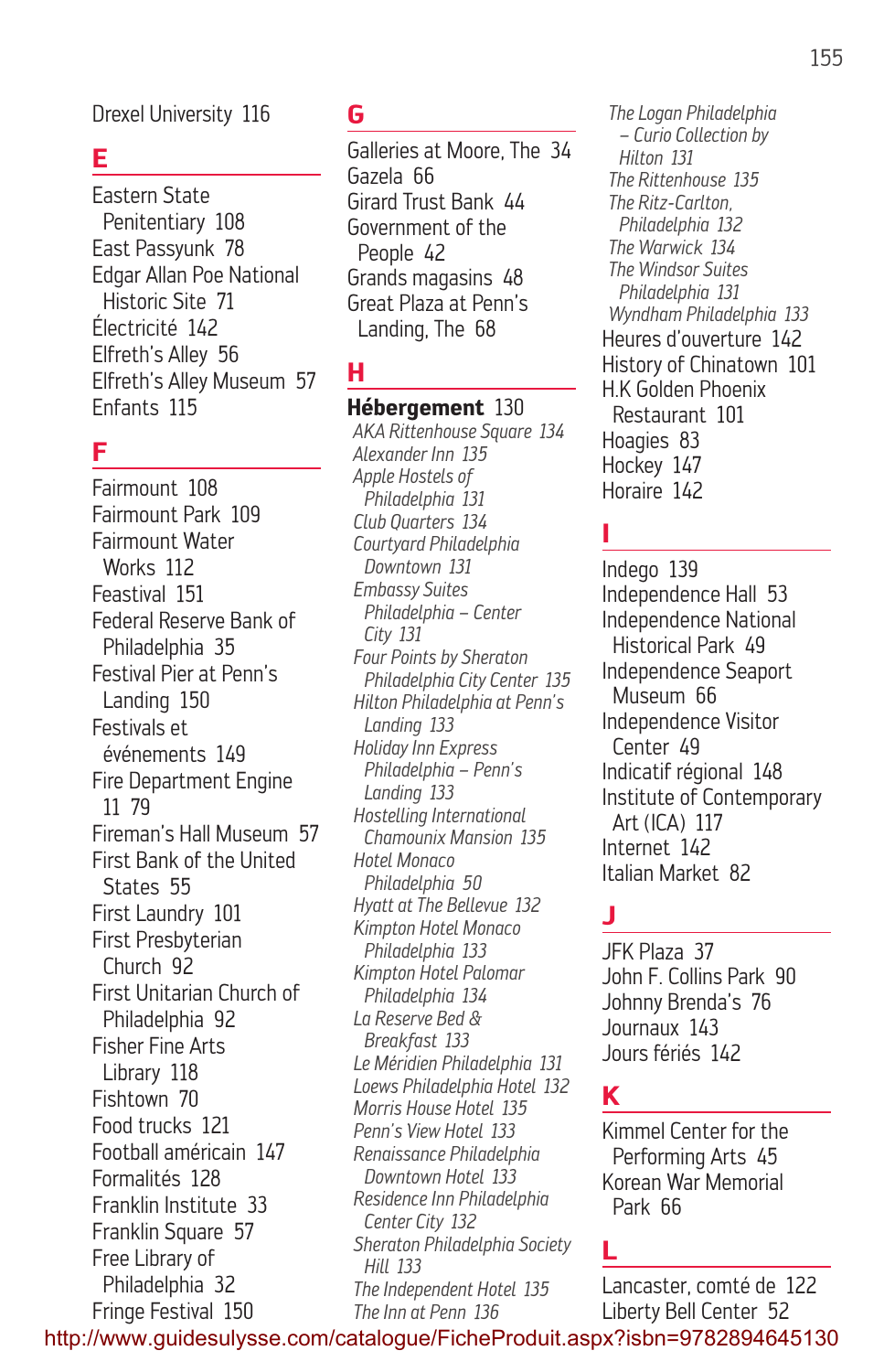#### 156

Librairies 115, 121 Lincoln Financial Field 147 Lion Crushing a Serpent 93 Locust Walk 117 Logan Square 34 Longwood Gardens 125 LOVE Park 37

## **M**

Macy's 44 Mann Center, The 115 Mapping Courage 79 Masonic Temple 42 Meatballs 83 Merchant's Exchange Building 55 Merriam Theater 48 Monnaie 139 Mother Bethel African Methodist Episcopal Church 62 Mummers Parade 149 Mural Arts Philadelphia 43 Museum of the American Revolution 54 Museum Without Walls (MWW) 36 Musique 87 Mütter Museum 92

## **N**

National Constitution Center 58 National Liberty Museum 54 National Museum of American Jewish History 52 Northern Liberties 70

## **O**

Old City 49 Old Pine Presbyterian Church 63 One Liberty Observation Deck 89 One Liberty Place 89

Orientation 136 Ortlieb's 76 Oval+ 29

## **P**

Paint Torch 40 Papeterie 77 Parkway Museums District 28 Parx Liberty Carousel 57 Passeports 128 Penn Museum 118 Penn's Landing 62 Pennsylvania Academy of the Fine Arts (PAFA) 39 Pennsylvania Dutch Country 122, 124 Pennsylvania Hospital 105 Penn Treaty Park 74 Penn, William 15 Perelman Building 29 Philadelphia 76ers 147 Philadelphia Eagles 147 Philadelphia Film Festival 151 Philadelphia Flower Show 149 Philadelphia Flyers 147 Philadelphia History Museum 104 Philadelphia International Airport 128 Philadelphia International Dragon Boat Festival 151 Philadelphia International Festival of the Arts (PIFA) 150 Philadelphia Marathon 151 Philadelphia Museum of Art 28 Philadelphia Phillies 147 Philadelphia Science Festival 149 Philadelphia's Magic Gardens 78 Philadelphia Thanksgiving Day Parade 151

Philadelphia Vietnam Veterans Memorial 63 Philadelphia Zoo 113 Philly Beer Week 150 Philly Mini Golf 57 Philly Pride Parade and Festival 150 Philly Soul 69 Phlash 138 Plays & Players Theatre 98 Please Touch Museum 114 Pourhoire 143 President's House 49 Presse écrite 143 Prince Music Theater 48

# **Q**

Queen Village 78

## **R**

Railroad Museum of Pennsylvania 123 Reading Terminal Market 100 Renseignements touristiques 144 **Restaurants** 144 *Abyssinia Ethiopian Restaurant 120 a.kitchen 95 Alma de Cuba 95 Amada 59 aMuse 45 Ariana 58 Bank & Bourbon 45 Barbuzzo 45 Barcelona Wine Bar 84 Barclay Prime 97 Beiler's Bakery 100 Bibou 85 Bing Bing Dim Sum 83 Bistrot La Minette 85 Buddakan 59 Butcher and Singer 46 Café La Maude 75 Cantina Dos Segundos 75 Capriccio at Café Cret 37 Cosmic Cafe 114 Creperie Beau Monde 85 Del Frisco's 46*

http://www.guidesulysse.com/catalogue/FicheProduit.aspx?isbn=9782894645130